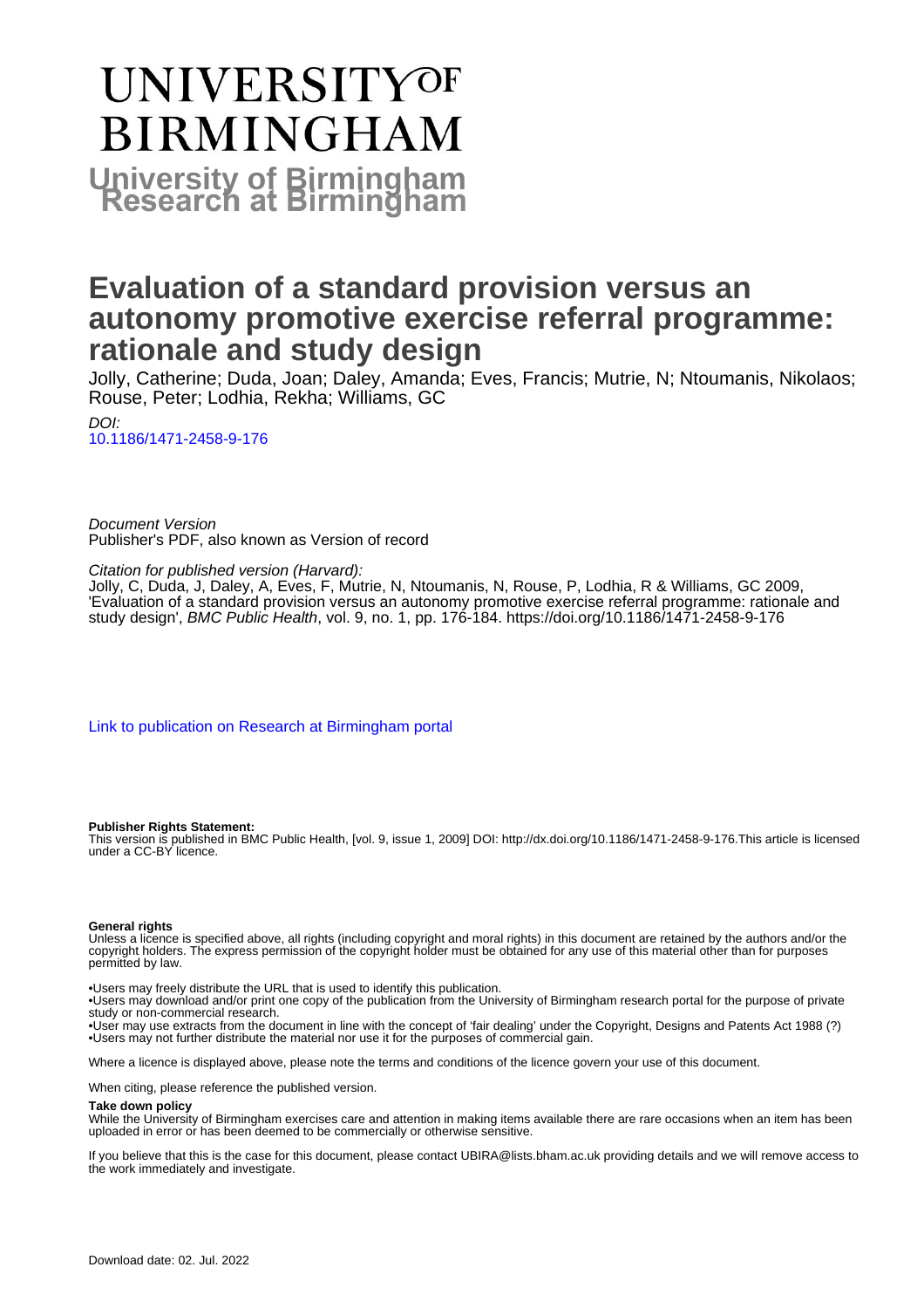# Study protocol **[Open Access](http://www.biomedcentral.com/info/about/charter/)**

# **Evaluation of a standard provision versus an autonomy promotive exercise referral programme: rationale and study design**

Kate Jolly<sup>1</sup>, Joan L Duda<sup>\*2</sup>, Amanda Daley<sup>†1</sup>, Frank F Eves<sup>†2</sup>, Nanette Mutrie†3, Nikos Ntoumanis†2, Peter C Rouse†2, Rekha Lodhia†2 and Geoffrey C Williams†4

Address: 1School of Health & Population Sciences, University of Birmingham, Birmingham B15 2TT, UK, 2School of Sport and Exercise Sciences, University of Birmingham, Birmingham B15 2TT, UK, 3Department of Sport, Culture and the Arts, Strathclyde University, Glasgow G13 1PP, UK and 4Department of Clinical and Social Sciences in Psychology, University of Rochester, Rochester, New York 14627, USA

Email: Kate Jolly - c.b.jolly@bham.ac.uk; Joan L Duda\* - j.l.duda@bham.ac.uk; Amanda Daley - a.daley@bham.ac.uk; Frank F Eves - f.f.eves@bham.ac.uk; Nanette Mutrie - nanette.mutrie@strath.ac.uk; Nikos Ntoumanis - n.ntoumanis@bham.ac.uk; Peter C Rouse - pxr717@bham.ac.uk; Rekha Lodhia - rekha\_destiny@hotmail.com; Geoffrey C Williams - geoffrey\_williams@urmc.rochester.edu

\* Corresponding author †Equal contributors

Published: 8 June 2009

*BMC Public Health* 2009, **9**:176 doi:10.1186/1471-2458-9-176

[This article is available from: http://www.biomedcentral.com/1471-2458/9/176](http://www.biomedcentral.com/1471-2458/9/176)

© 2009 Jolly et al; licensee BioMed Central Ltd.

This is an Open Access article distributed under the terms of the Creative Commons Attribution License [\(http://creativecommons.org/licenses/by/2.0\)](http://creativecommons.org/licenses/by/2.0), which permits unrestricted use, distribution, and reproduction in any medium, provided the original work is properly cited.

Received: 1 May 2009 Accepted: 8 June 2009

# **Abstract**

**Background:** The National Institute of Clinical Excellence in the UK has recommended that the effectiveness of ongoing exercise referral schemes to promote physical activity should be examined in research trials. Recent empirical evidence in health care and physical activity promotion contexts provides a foundation for testing the utility of a Self Determination Theory (SDT)-based exercise referral consultation.

**Methods/Design:** Design: An exploratory cluster randomised controlled trial comparing standard provision exercise on prescription with a Self Determination Theory-based (SDT) exercise on prescription intervention.

Participants: 347 people referred to the Birmingham Exercise on Prescription scheme between November 2007 and July 2008. The 13 exercise on prescription sites in Birmingham were randomised to current practice ( $n = 7$ ) or to the SDT-based intervention ( $n = 6$ ).

Outcomes measured at 3 and 6-months: Minutes of moderate or vigorous physical activity per week assessed using the 7-day Physical Activity Recall; physical health: blood pressure and weight; health status measured using the Dartmouth CO-OP charts; anxiety and depression measured by the Hospital Anxiety and Depression Scale and vitality measured by the subjective vitality score; motivation and processes of change: perceptions of autonomy support from the advisor, satisfaction of the needs for competence, autonomy, and relatedness via physical activity, and motivational regulations for exercise.

**Discussion:** This trial will determine whether an exercise referral programme based on Self Determination Theory increases physical activity and other health outcomes compared to a standard programme and will test the underlying SDT-based process model (perceived autonomy support, need satisfaction, motivation regulations, outcomes) via structural equation modelling.

**Trial registration:** The trial is registered as Current Controlled trials ISRCTN07682833.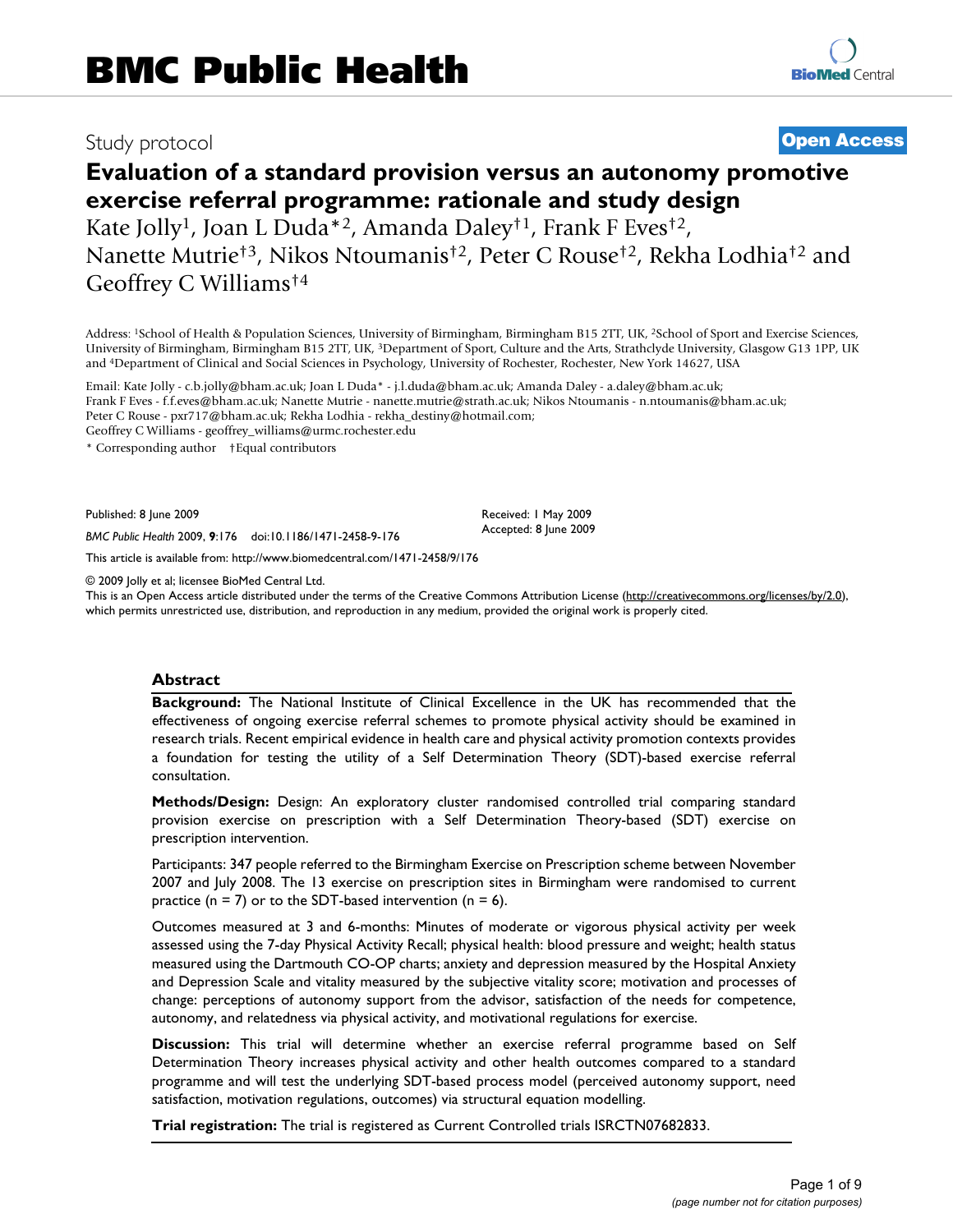# **Background**

Within the media, public health sector, and policy making communities, attention has been increasingly drawn to the obesity epidemic and corresponding sedentary lifestyles that are escalating in society. The promotion of physical activity, of a sufficient intensity, duration, and frequency, has been identified as a means to counteracting these worrying trends. Moreover, levels of physical activity have been linked to a range of health-related outcomes including all-cause mortality [1] and coronary heart disease (CHD) and hypertension [2,3], some cancers [4], and the aetiology of type II diabetes mellitus [5,6]. Regular physical activity is also implicated in the maintenance of functional capacity, muscular skeletal health [7] and psychological well-being [8-10].

Although recent US government guidelines have distinguished between the minutes per week required as a function of whether the physical activity is moderate or of high intensity [11], Haskell and colleagues have recommended the minimum frequency and duration of moderate to vigorous physical activity necessary to gain such health benefits. These recommendations, which have been endorsed by the UK government [12] and the American College of Sports Medicine, state that to promote and maintain health, adults aged 18–65 years need to engage in moderate-intensity aerobic (endurance) physical activity for a minimum of 30 minutes (in durations of at least 10 minutes) on at least five-days each week or vigorous-intensity aerobic physical activity for a minimum of 20 min on three days each week. A large percentage of the UK population, however, do not meet these current active living recommendations and thus are less likely to accrue health benefits that an active lifestyle might provide [13]. In an attempt to increase physical activity levels in the general population, a range of interventions have been developed and implemented and systematic review suggests that interventions that are theory driven and use a counselling style to change behaviour have evidence of successful behaviour change [14].

In recent years, there has been a focus on the role that primary care should play in identifying and promoting physical activity as a behaviour relevant to the adoption and continuance of a healthy lifestyle [15]. In the UK, Primary Care Trusts and local authorities have implemented exercise referral schemes that make initial use of the personal relationship that exists between a general practitioner (GP) and patient. Generally, these schemes commence with a GP or practice nurse referral of an individual deemed to possess at least one major risk factor for cardiovascular disease to a health and fitness advisor (HFA) located at a community leisure centre.

Evidence investigating the effectiveness of exercise referral programmes is limited and the research that does exist provides mixed evidence [16]. Dugdil et al. [17] conducted a critical review of the development, impact and evaluation of exercise referral schemes and found that adherence rates were 35–45% and, although physiological changes were statistically significant, the magnitude of change was not sufficient to convey any health benefits. Even less is known about the impact of such exercise referral schemes on the long-term physical activity engagement and mental health of individuals who have participated in such programmes. A recent systematic review has evaluated and synthesised the evidence on the effectiveness of primary care initiated exercise referral in terms of changes in physical activity as well as physical and psychological health outcomes [16]. This review identified six randomised controlled trials (RCTs) comparing an exercise referral scheme with usual care as well as using the findings from other study designs to estimate drop-out rates from these schemes. All took place in the UK and five were individually randomised and one was a cluster RCT. A meta-analysis was undertaken using the proportion of the participants who were moderately active at follow-up (defined as taking at least 90–150 minutes of moderately intense activity per week). The relative probability of being moderately active was significantly higher among participants in the exercise-referral schemes (RR 1.2, 95% CI 1.06 to 1.35) compared to usual care. Other outcomes, such as body mass index (BMI), waisthip ratio, percentage body fat, resting heart rate, blood pressure and cholesterol level were measured in three of the trials. Whilst these outcomes improved in the exercise referral arms, they also improved in the control groups resulting in no statistically significant differences between the groups. One trial measured psychological morbidity [18]. Whilst anxiety, as measured by the Hospital Anxiety and Depression scale (HADS), improved in exercise and control groups to 6-months follow-up, only the participants in the exercise group exhibited a significant improvement in HADS depression score.

Following a recent appraisal of the evidence on the effectiveness of exercise referral schemes for the National Institute for Health and Clinical Excellence (NICE; [19] p 23), it was concluded that: "Exercise referral schemes can have positive effects in the short-term (6 to 12 weeks), but are ineffective in increasing activity levels in the longer term or over a very long time frame (over 1 year)." As a result, NICE [19] (p 6) recommended that "practitioners, policy makers, and commissioners should only endorse exercise referral schemes to promote physical activity that are part of a properly designed and controlled research study to determine effectiveness." The present trial is a response to this guidance.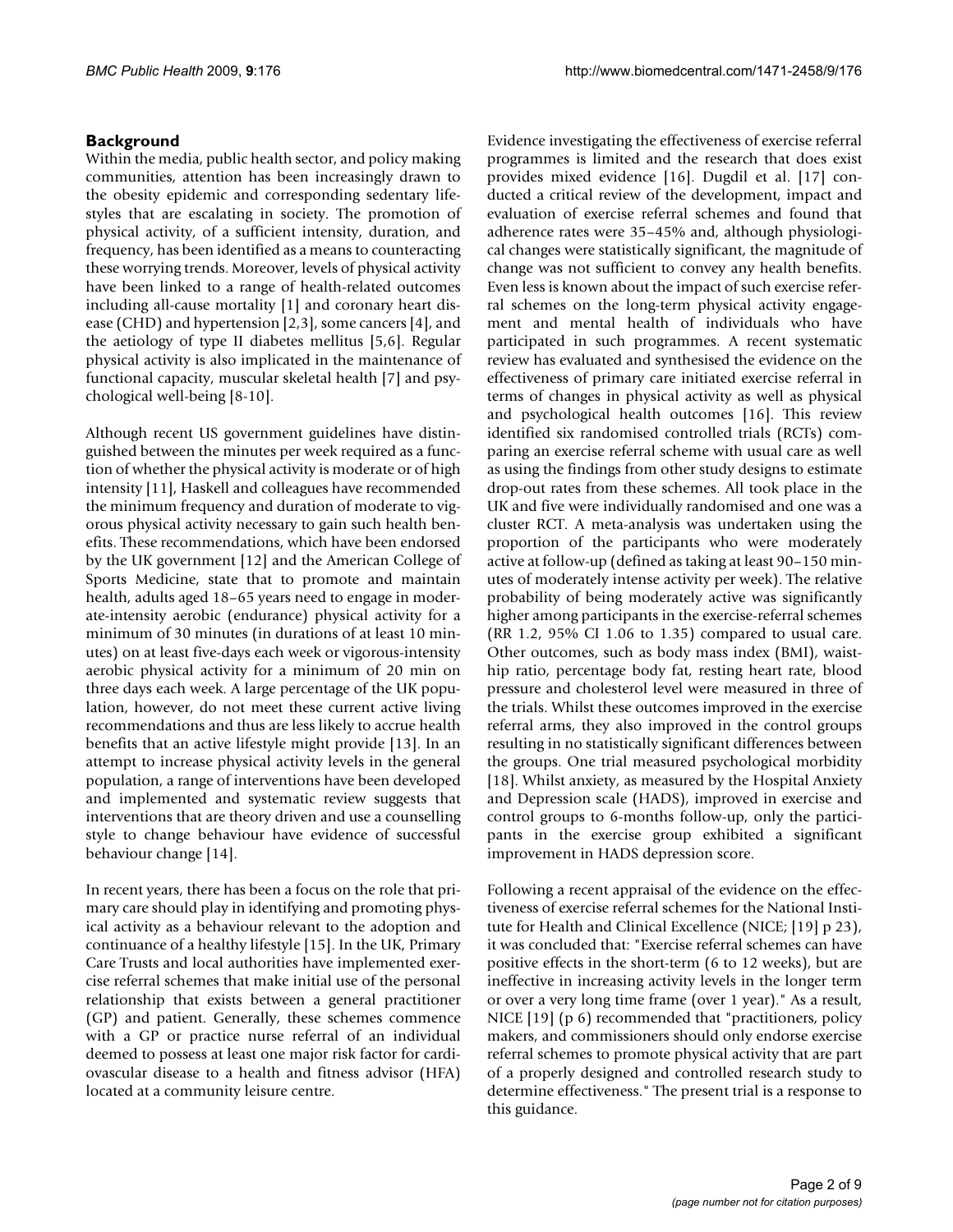# *Evaluation of an Exercise Referral Programme*

Variations between exercise referral models exist across the UK. Therefore a thorough description of the targeted programme is essential. The present trial entails an evaluation of a service that is available to all Birmingham residents and or patients registered with a Birmingham PCT GP (Birmingham East & North PCT; South Birmingham PCT and Heart of Birmingham teaching PCT). The 'Exercise on Prescription' (EOP) scheme aims to facilitate the adoption and maintenance of increased physical activity levels by sedentary patients identified in Primary Care, with the underlying aim of improving their physical and mental health.

Entry into the EOP scheme typically commences (i.e. some patients are self referred) by either a GP or Practice Nurse identifying a patient who would benefit from being more physically active and is judged to have the motivation to increase his/her physical activity levels. The GP or practice nurse completes a prescription card that acts as the referral documentation and clearly states the relevant information about the patient's health status. The health and fitness advisors (HFAs), who are exercise professionals working to Level three of the National Occupational Standards, subsequently arrange an initial 1 hour consultation at a local leisure centre. During this consultation, the HFA asks the client about their current state of health, medical problems, medications taken and current activity taken then the HFA and client negotiate and agree an appropriate programme of individual and/or group activities which will help the patient to achieve the desired outcomes. In the following 10–12 weeks, the client takes part in the exercise programme with support provided by the HFA as required. At the conclusion of the programme, the HFA invites the patient to an exit consultation to discuss future participation in physical activity.

Consistent with the recommendations of the recent NICE guidance on methods to increase physical activity [19], one aim of the trial is to determine the effect of the standard provision exercise referral scheme operating in Birmingham on participants' self-reported physical activity, associated health behaviours, physical health, and wellbeing/quality of life at 3 months and at a 6 month followup.

# *Self Determination Theory-based Exercise Consultation*

The literature centred on physical activity promotion has advocated the relevance of theory to the design, delivery and evaluation of exercise referral schemes [14]. In line with this consideration, the present trial also entails the development and preliminary testing of a training programme for health/exercise advisors grounded in Self Determination Theory [20,21]. SDT is a contemporary theory of motivation centred on the social psychological

processes underlying variability in behavioural adoption, maintenance, and optimal functioning/well-being. SDT is concerned with the "why" of behavioural regulation and, in particular, centres on the degree to which people's motivation toward behavioural engagement and behaviour change (such as increasing levels of physical activity) is self-determined or controlled by external factors or internalised contingencies (such as guilt). According to SDT, all individuals have the need to feel competent, autonomous, and connected with others (i.e., experience relatedness). If these needs are met, self determined motivation should be promoted and well-being enhanced. SDT assumes people are intrinsically oriented toward growth and health, and will naturally internalise self-regulations regarding behaviours. Internalisation is enhanced if the psychological needs are supported and SDT also proposes that autonomy-supportive interactions with significant others (such as HFAs) contribute to satisfaction of the three psychological needs of competence, autonomy, and relatedness and more self-determined reasons for doing an activity. Within autonomy supportive exercise consultations, HFAs would offer choice in activities, acknowledge participants' perspectives, minimise external rewards and demands regarding becoming more active, provide meaningful rationales for physical activity engagement, and support personal choice regarding initiations to change.

Evidence is growing regarding the implications of self determination for health behaviours and enhanced wellbeing. For example, SDT-based research has shown that more self-determined regulations can predict adherence to medical prescriptions [22], smoking cessation [23,24], weight loss [25], glycemic control [26], physical activity engagement [27-31], and adherence to exercise referral schemes [31]. Specific to participation in physical activity, previous studies have supported the hypothesised links between need satisfaction, autonomous motivation and indicators of more positive mental and emotional health. Further, past work has provided evidence for the positive role of autonomy supportive consultations on behavioural change [23,30]. Thus, a strong theoretical and empirical foundation exists for testing the utility of an SDT-based exercise intervention in the context of exercise referral.

As a result, the present trial compares the effect (at 3 and 6 months) of an exercise consultation delivered by SDTtrained HFAs with a standard exercise consultation provided by trained HFAs in Birmingham on participants' self-reported physical activity, associated health behaviours, physical health, and well-being/quality of life. Our prior hypothesis was that participants in the SDT-arm would have more sustained physical activity and thus would report more activity at the 6-month follow-up. The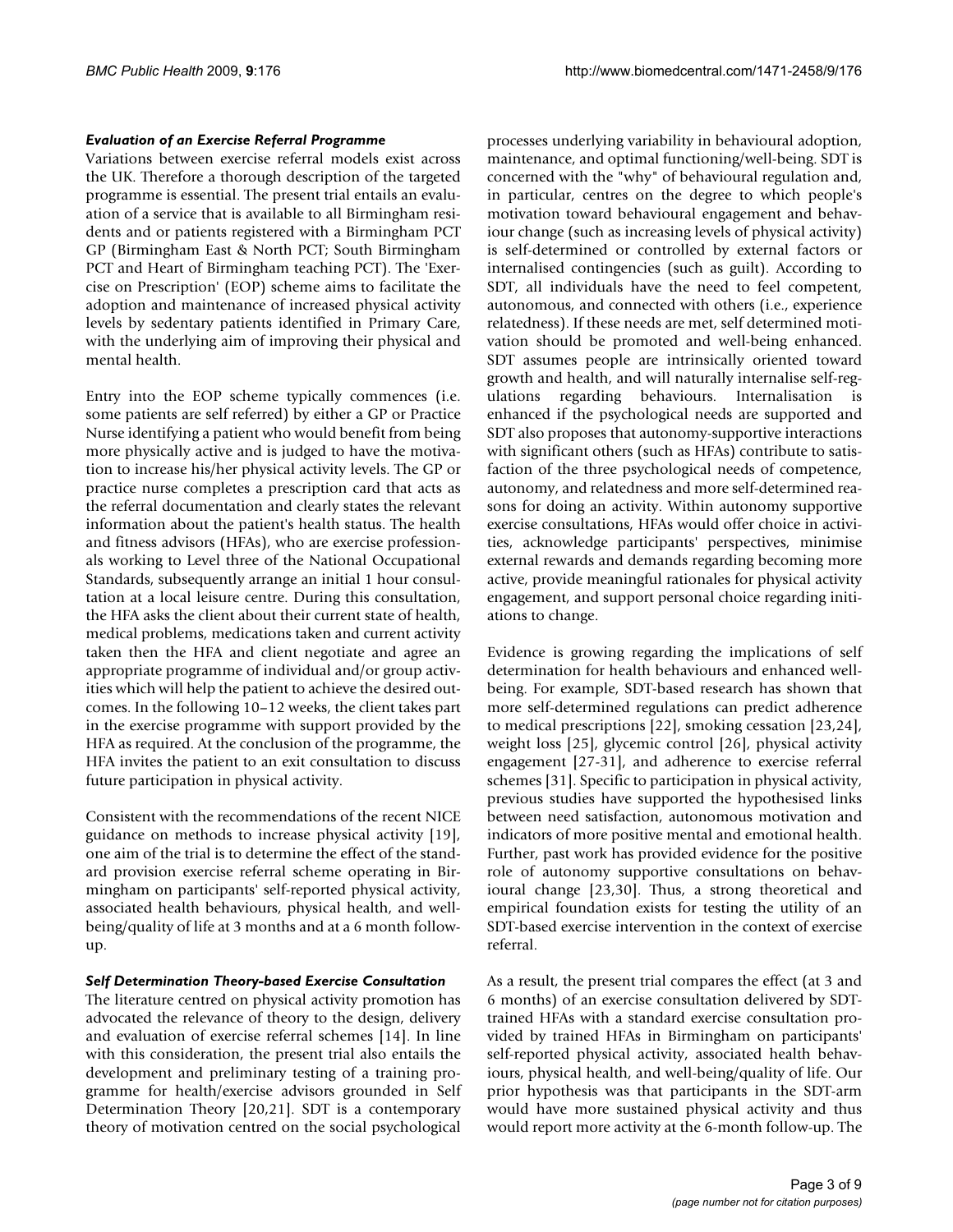conceptual model underlying the intervention is presented in Figure 1.

# **Methods/Design**

An exploratory cluster randomised controlled trial with an SDT-based intervention and standard provision exercise referral comparison arm was conducted. Ethical approval was obtained from the School of Sport and Exercise Sciences Ethical Review Committee at the University of Birmingham. The 13 leisure centres providing exercise referral in Birmingham were randomised to current standard practice or to the intervention arm; the HFAs working at the centres randomised to the intervention arm received self determination theory training. Randomisation was stratified by Primary Care Trust (PCT) and deprivation of population served and undertaken by an independent statistician.

The study commenced with a pilot phase in which the intervention (including the training of the HFAs, adeDifferences in the perceived autonomy-supportive features of the exercise consultation among participants in the intervention, in contrast to the standard exercise on prescription provision, are also examined.

Participants in this trial are those people referred to the exercise referral scheme by their GP or practice nurse, who agreed to be part of the study (over a 7 month recruitment period). Each participant received the intervention consistent with their assigned HFA. Consent to follow-up as part of the study was taken by the HFA and the assessments of primary and secondary outcomes taken at baseline, three and six months.

# *SDT-based intervention*

The intervention spans a three month period during which an HFA aims to have one-to-one contact, in person (at leisure centres) or via telephone, with participants on four occasions. This parallels the autonomy-supportive protocol employed by Williams et al. [34] in their RCT





quacy of the assessment tools for the targeted population, and preparation of the self determination theory-based booklets) were evaluated qualitatively via one-on-one interviews. Throughout the trial, the adequacy of the consultation style of the self determination theory trained HFAs was examined via videotaping/recording of a random sub-sample of participant face-to-face consultations. Specifically, to further examine the extent to which the intervention is implemented with fidelity to the theoretically-based protocols [32], an observational instrument was developed that assesses the interpersonal style and autonomy supportive behaviours and strategies employed by HFAs during physical activity consultations [33].

focused on smoking cessation/dietary change and also is in line with the findings of Hillsdon et al.'s [35] review regarding the recommended frequency of intervention occasions. The one-on-one interactions also aimed to be consistent with guidelines for conducting exercise consultations in the literature [36] and aligned with non SDTbased research concerning effective health care providerclient interactions [37].

Following the baseline assessment of the primary and secondary outcomes, the initial consultation comprised a 1 hr one-to-one person centred interview. The initial consultation focused on a discussion of the benefits and risks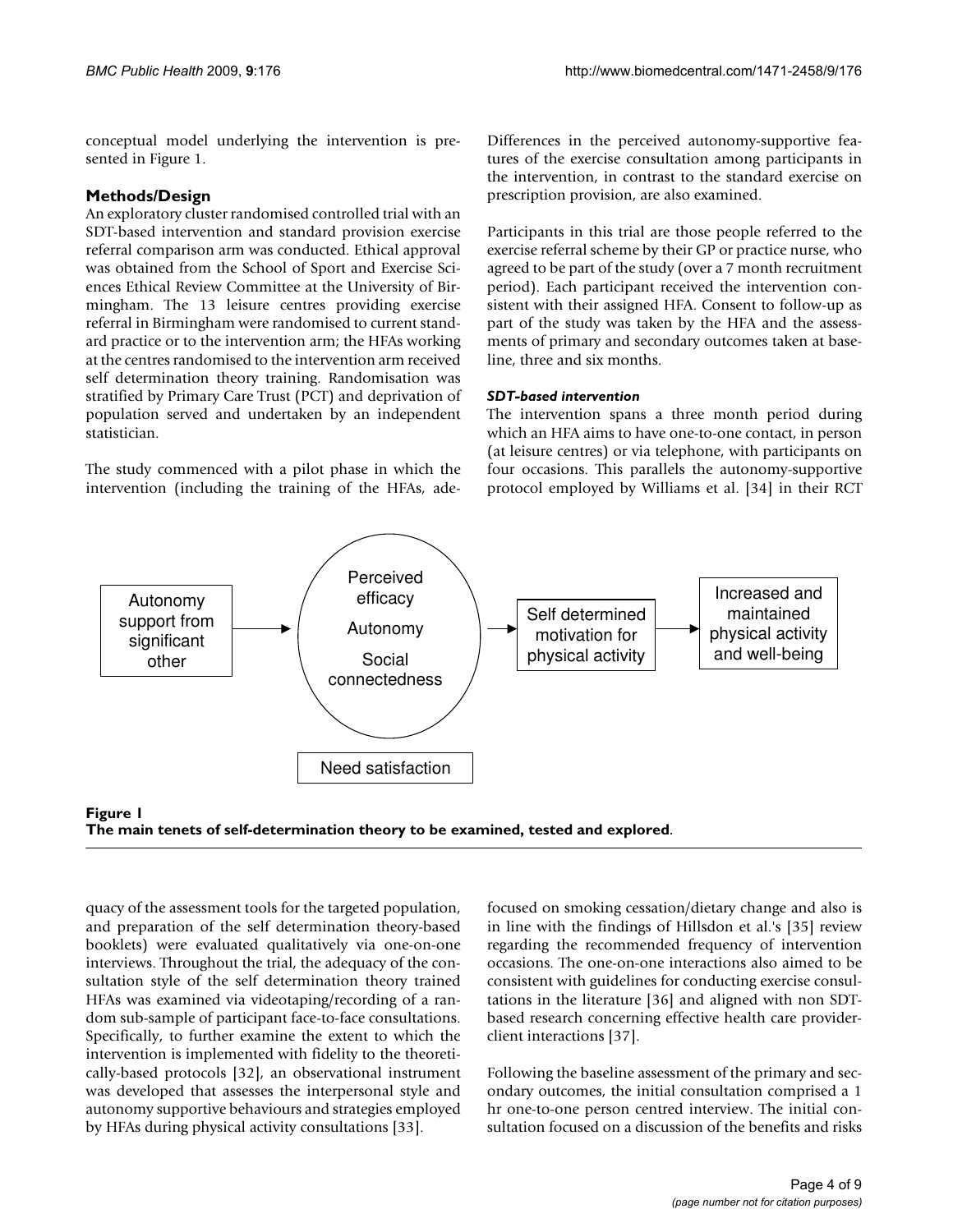of increased physical activity (individualised to the client's views about the consequences of regular physical activity and personal health risk(s)). Each client has the opportunity to discuss their exercise history, views regarding the advantages and disadvantages of change regarding physical activity level, the perceived barriers to and resources for change, views regarding how their intention(s) to become more active might be implemented, and the current and potential offerings of social support regarding exercise engagement. Goal setting takes place with the discussion centred on what specific activities the client intends to engage in, for how long, and when [in terms of day(s) and time(s)] in the upcoming week.

At the conclusion of the consultation, participants had the option of taking part in a fitness appraisal (consistent with the standard exercise referral scheme) and were given a self-management exercise promotion booklet designed to encourage a more autonomous perspective on physical activity initiation ("Empowering your Life with Exercise"). This booklet was developed from existing and successful physical activity promotion materials in the literature (e.g. the "Walk in to Work Out" pack [38] and the Diabetes Prevention Program's Lifestyle Change Program Manual [39] but consonant with the constructs and tenets of self determination theory.

At 1 month, the next contact (15–20 min) is conducted via telephone or in person. This consultation centres on: supporting all attempts the client made to be more active even if he/she failed at sustaining behavioural change, normalizing failure as expected when people are trying to change their behaviour, problem solving with the client to enhance and maintain his/her self efficacy or confidence regarding physical activity engagement and circumvent barriers to regular participation that have emerged, and recalibrating goals to align with client's willingness to become more active and confident in his/her ability to be more active.

At 2 months, a brief (5 min) phone call or in person interaction by the advisor is made to offer encouragement regarding all or any attempts by the client to be physically active, brainstorm with the client about how to address any new or retained barriers to physical activity, and discuss the client's goals for the next several weeks of the programme.

At 3 months, primary and secondary outcomes are reassessed and a final face-to-face or via telephone "booster" consultation (20–30 min) takes place focused on recognising and reinforcing the internalisation of the participant's physical activity involvement, feelings regarding engaging in physical activity and being more active, and planning for future maintenance of physical activity.

Again, the option of a fitness appraisal is made available. A supplemental self-management booklet centred on the monitoring and maintenance of physical activity is provided at this time.

# *Training*

Few studies have reported the protocol by which a professional may be trained to implement an intervention. It is critical that protocols are standardised, and reported in detail so that successful interventions may be replicated [40]. Figure 2 provides a summary of the training that the standard provision and SDT-based arms received. All training was undertaken by members of the research team.

# *Training of 'standard provision' HFAs*

Those HFAs, randomly assigned to the standard provision arm, received and attended Training Day One. This training involved presentations that summarised the research pertaining to the effectiveness of exercise referral and the importance of evaluation (as defined by the NICE guidelines) [19]. The research process that was being undertaken was discussed and an explanation and demonstration of the 7 day Physical Activity Recall was conducted. Following the commencement of the study, a further training meeting was held between two research team members and the usual EoP arm HFAs which focussed on issues of recruitment.

# *Training of SDT-based intervention HFAs*

The HFAs, who were randomly assigned to the intervention arm, attended the same training day as the standard provision arm but this was supplemented by a second training day. Training Day Two explained the theoretical background (SDT) of the intervention, explored the principles of client-centred verbal (e.g., expressing empathy, listening and parroting) as well as non-verbal (e.g., making eye contact) communication [41], discussed how to create an autonomy-supportive environment and reviewed strategies to promote the client's autonomous motivation for behavioural change. The HFAs were given the opportunity to conduct role plays implementing the autonomy supportive strategies and allowing practice of the skills relevant to effective communication.

The SDT-based intervention HFAs received a second phase of training having conducted the pilot study for 2 months. A half day training session focussed on the implementation of the self determination theory based intervention by discussing, viewing and analysing example video consultations, and problem solving any issues that had surfaced. After the conclusion of this training session, the HFAs indicated their satisfaction with the training that they had received and were confident in their ability to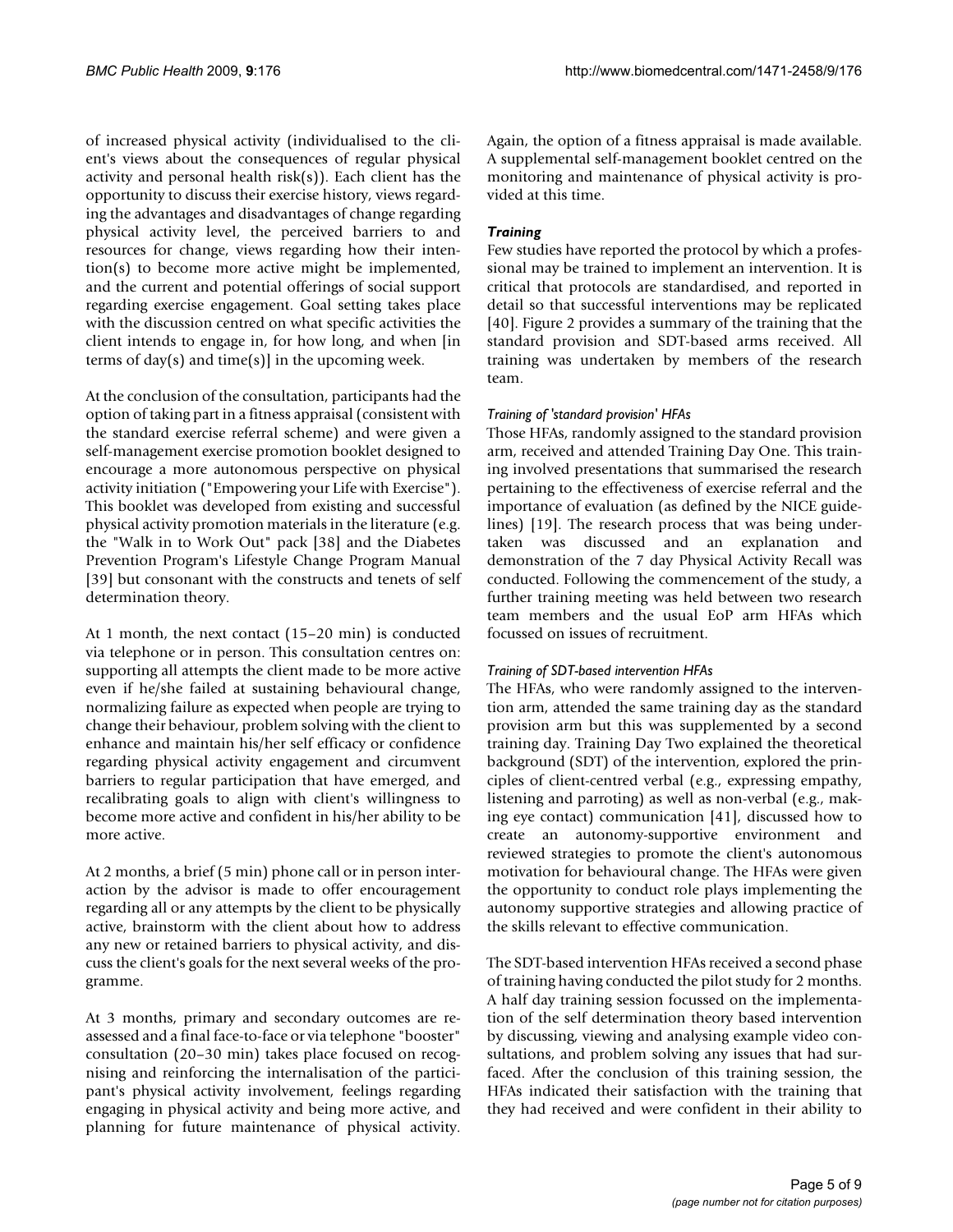

**The training protocol received by the control and intervention arms**.

start live data collection. However, training remained integral throughout the trial and was a continuous process.

Once live data collection commenced, the first "top-up" session was held between a research team member and the SDT-based intervention arm HFAs. A self assessment sheet, a self reflective DVD (containing a videotaped file of each respective HFA conducting a live consultation) and an autonomy supportive rating sheet were provided for each HFA as a method of self-appraisal and self-evaluation.

Approximately two months into the trial, a third phase of training was provided for the SDT-based intervention arm. This third training session comprised a group discussion centred on addressing any questions or problems that the HFAs were experiencing. This was complemented by an on-site, one to one training session, referencing recorded videotaped clips of the respective HFA engaged in a recent consultation.

A final phase of one to one on-site training took place in the fourth month of the live trial. This training aimed to

act as a refreshment of what had been taught previously and troubleshooting any issues that may have arisen.

# *Outcome measures*

The primary outcome is self-reported physical activity using the 7-Day Physical Activity Recall [42] assessed via telephone to maintain blinding. Estimated overall energy expenditure and time spent in moderate to vigorous intensity physical activity will be calculated for all participants at 3 time points (baseline, 3 months and 6 months).

Secondary outcomes included (1) physical health outcomes – BMI, BP (both measured at baseline and 6 months only), health status (Dartmouth CO-OP Charts) [43,44], (2) Mental/emotional well-being-anxiety and depression measured by the Hospital Anxiety and Depression Scale [45], vitality using the Subjective Vitality Scale [46,47], and other scales embedded in the Dartmouth CO-OP Charts), and (3) Motivation and processes of change – perceptions of autonomy support from the advisor (i.e., the Health Care Climate Questionnaire [25], perceived competence, autonomy, social connectedness or relatedness with respect to physical activity (via the Psy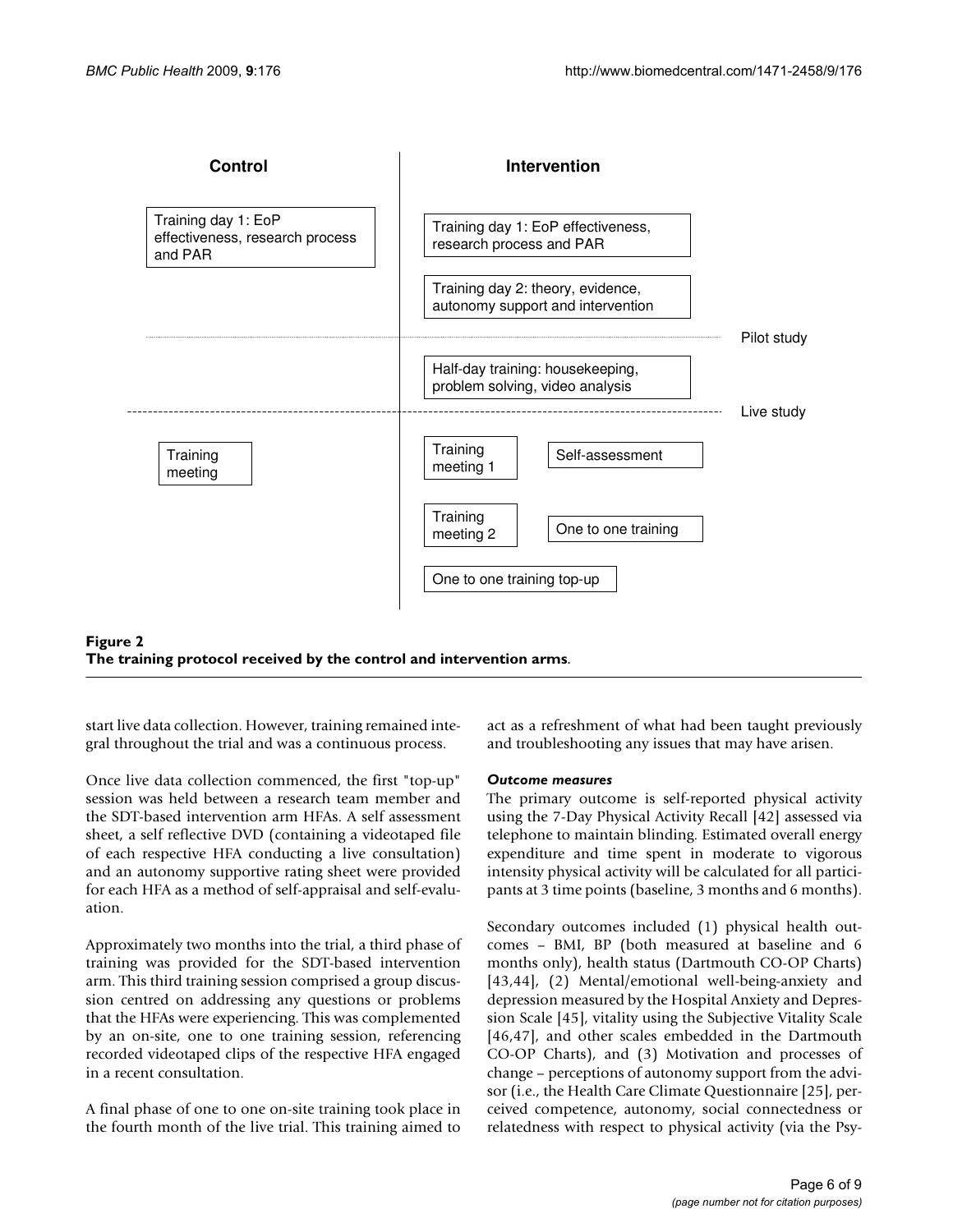chological Need Satisfaction in Exercise Scale) [48], and motivational regulations for exercise (via the BREQ-2 [49]).

# *Follow-up assessments*

At 3-months, the PAR was administered over the telephone by trained members of the research team who were blind to the participants' group allocation. Questionnaires were posted to participants as it emerged that few 10–12 week assessments by the HFAs took place in person. Questionnaires were administered over the phone to non-responders by post.

At 6 months, participants were requested to come to a leisure centre for their BP and BMI assessments. At that time, the PAR was administered and other secondary outcomes assessed via questionnaire. Those who did not attend the leisure centres were posted the questionnaires and asked to do the PAR over the telephone.

# *Numbers of recruits and power of the evaluation*

A sample size of 494 participants (38 each from 13 clusters) would provide a sample large enough to detect a difference in mean physical activity time across the 2 groups of 100 minutes with 80% power and 5% significance level. This estimate is based on a standard deviation of 211 mins (Jakicic et al) [50] and intracluster correlation coefficient of 0.04 (Eldridge et al) [51]. This sample size is sufficient to achieve 90% power and 5% significance to detect a within group increase of 60 minutes of selfreported physical activity from 108 (sd 211) at baseline.

# *Analytical Strategy*

Differences in primary and secondary outcomes between control and intervention groups will be compared using intention to treat analysis. At each stated follow up point, outcomes will be compared using multivariate regression based methods (e.g. logistic or least squares) adjusting follow up scores for baseline scores (where available) and key baseline characteristics (e.g. age/sex, race/ethnicity). Subgroup effects will be explored using interaction tests. Given that the study is likely to be inadequately powered for such subgroups, these analyses will be exploratory rather than inferential. Imputation methods will be used to assess data losses through level drop out and loss to follow up. All results will be reported as means and 95% confidence intervals. Similar to studies by Williams and colleagues [24,26], we will also test via structural equation modeling a theory-based process model to examine whether SDT-based personal and situational variables can predict changes in physical activity and well-being over time.

# **Discussion**

In this article, we have set out the rationale for further exploration of how to promote physical activity through exercise referral schemes. We have also outlined the key components of an explorative RCT that evaluates a standard provision exercise referral scheme while developing, implementing and comparing a parallel intervention grounded in SDT [20,21]. SDT offers significant insights into the processes by which different health behaviours may be changed and maintained [24,26]. Evidence suggests that this theory deserves application and evaluation with respect to the adoption and maintenance of physical activity [29,31].

If we are to continue to make progress in our understanding of how we can facilitate health behaviour changes, it is critical that future research groups report, in published sources, systematic and detailed descriptions of their study designs, training programmes and intervention protocols. Only when intervention content is documented and the method of evaluation is transparent will there be greater knowledge of how we can foster behavioural change aimed at improving quality of life.

# **List of abbreviations**

BMI: body mass index; BP: blood pressure; EoP: exercise on prescription; GP: general practitioner; HADS: Hospital Anxiety and Depression Scale; HFA: health and fitness advisor; NICE: National Institute for Health and Clinical Effectiveness; PA: physical activity; PAR: physical activity recall; SDT: Self Determination Theory; UK: United Kingdom.

# **Competing interests**

The authors declare that they have no competing interests.

# **Authors' contributions**

KJ, JD, AD, FE, NM, NN and GW designed the study and wrote the initial protocol. KJ, JD, FE, NM, RL, PR and GW delivered elements of the training programme. RL and PR co-ordinated the study with supervision from KJ and JD. KJ, JD and PR drafted the manuscript. All authors read and approved the final manuscript.

# **Acknowledgements**

The trial was funded by the Birmingham Wellbeing Partnership and Birmingham Primary Care Trusts.

# **References**

- 1. Lee IM, Skerrett PJ: **[Physical activity and all-cause mortality:](http://www.ncbi.nlm.nih.gov/entrez/query.fcgi?cmd=Retrieve&db=PubMed&dopt=Abstract&list_uids=11427772) [what is the dose-response relation?](http://www.ncbi.nlm.nih.gov/entrez/query.fcgi?cmd=Retrieve&db=PubMed&dopt=Abstract&list_uids=11427772)** *Med Sci Sports Exerc* 2001, **33:**S459-S471.
- 2. Talbot LA, Morrell CH, Metter EJ, Fleg JL: **[Comparison of cardi](http://www.ncbi.nlm.nih.gov/entrez/query.fcgi?cmd=Retrieve&db=PubMed&dopt=Abstract&list_uids=12008173)[orespiratory fitness versus leisure time physical activity as](http://www.ncbi.nlm.nih.gov/entrez/query.fcgi?cmd=Retrieve&db=PubMed&dopt=Abstract&list_uids=12008173) predictors of coronary events in men aged < = 65 years and [>65 years.](http://www.ncbi.nlm.nih.gov/entrez/query.fcgi?cmd=Retrieve&db=PubMed&dopt=Abstract&list_uids=12008173)** *Am J Cardiol* 2002, **89:**1187-1192.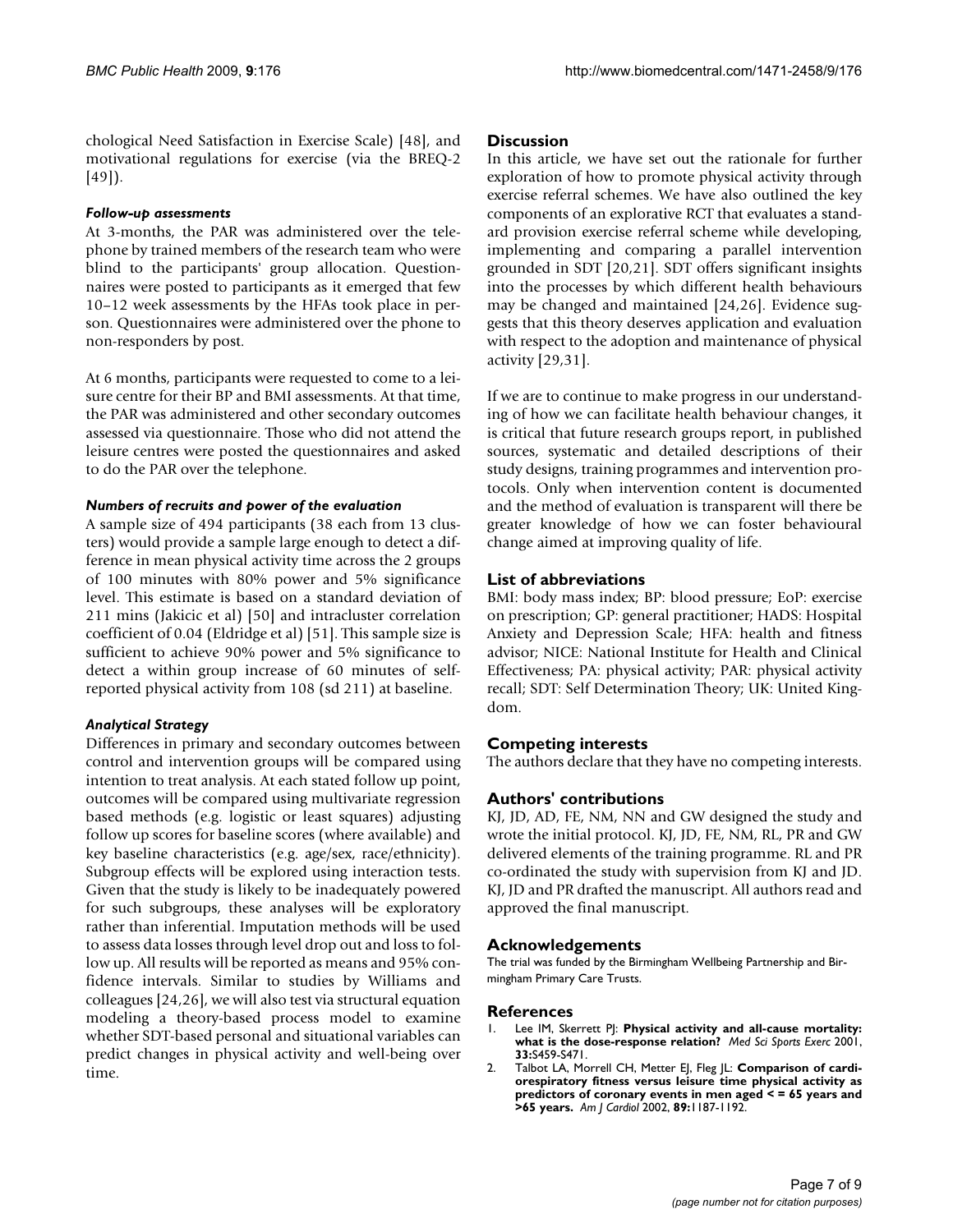- 3. Jolliffe JA, Rees K, Taylor RS, Thompson D, Oldridge N, Ebrahim S: *Exercise-based rehabilitation for coronary heart disease* The Cochrane Library. Oxford: Update software; 2003.
- 4. Thune I, Furberg A-S: **[Physical activity and cancer risk: dose](http://www.ncbi.nlm.nih.gov/entrez/query.fcgi?cmd=Retrieve&db=PubMed&dopt=Abstract&list_uids=11427781) [response and cancer, all sites and site-specific.](http://www.ncbi.nlm.nih.gov/entrez/query.fcgi?cmd=Retrieve&db=PubMed&dopt=Abstract&list_uids=11427781)** *Med Sci Sports Exerc* 2001, **33:**S530-S550.
- 5. Helmrich SP, Ragland DR, Leung R, Paffenbarger RS Jn: **Physical activity and reduced incidence of non-insulin-dependent diabetes mellitus.** *New Eng J* 1991, **325:**147-152.
- 6. Diabetes Prevention Program Research Group: **[Reduction in the](http://www.ncbi.nlm.nih.gov/entrez/query.fcgi?cmd=Retrieve&db=PubMed&dopt=Abstract&list_uids=2052059) [incidence of type 2 diabetes with lifestyle intervention or](http://www.ncbi.nlm.nih.gov/entrez/query.fcgi?cmd=Retrieve&db=PubMed&dopt=Abstract&list_uids=2052059) [metformin.](http://www.ncbi.nlm.nih.gov/entrez/query.fcgi?cmd=Retrieve&db=PubMed&dopt=Abstract&list_uids=2052059)** *New Eng J Med* 1991, **325:**147-152.
- 7. Vuori M: **[Dose-response of physical activity and low back pain,](http://www.ncbi.nlm.nih.gov/entrez/query.fcgi?cmd=Retrieve&db=PubMed&dopt=Abstract&list_uids=11427782) [osteoarthritis, and osteoporosis.](http://www.ncbi.nlm.nih.gov/entrez/query.fcgi?cmd=Retrieve&db=PubMed&dopt=Abstract&list_uids=11427782)** *Med Sci Sports Exerc* 2001, **33:**S551-S586.
- 8. Lawlor DA, Hopker SW: **[The effectiveness of exercise as an](http://www.ncbi.nlm.nih.gov/entrez/query.fcgi?cmd=Retrieve&db=PubMed&dopt=Abstract&list_uids=11141128) [intervention in the management of depression: Systematic](http://www.ncbi.nlm.nih.gov/entrez/query.fcgi?cmd=Retrieve&db=PubMed&dopt=Abstract&list_uids=11141128) review and meta-regression analysis of randomized control[led trials.](http://www.ncbi.nlm.nih.gov/entrez/query.fcgi?cmd=Retrieve&db=PubMed&dopt=Abstract&list_uids=11141128)** *BMJ* 2001, **322:**1-8.
- 9. Sjosten N, Kivela SL: **[The effects of physical exercise on depres](http://www.ncbi.nlm.nih.gov/entrez/query.fcgi?cmd=Retrieve&db=PubMed&dopt=Abstract&list_uids=16676285)[sive symptoms among the aged: A systematic review.](http://www.ncbi.nlm.nih.gov/entrez/query.fcgi?cmd=Retrieve&db=PubMed&dopt=Abstract&list_uids=16676285)** *Int J Geriatr Psychiatry* 2006, **21:**410-418.
- 10. Dunn AL, Trivedi H, Kampert JB, Clark CG: **[Exercise treatment](http://www.ncbi.nlm.nih.gov/entrez/query.fcgi?cmd=Retrieve&db=PubMed&dopt=Abstract&list_uids=15626549) [for depression: efficacy and dose response.](http://www.ncbi.nlm.nih.gov/entrez/query.fcgi?cmd=Retrieve&db=PubMed&dopt=Abstract&list_uids=15626549)** *Am J Prev Med* 2005, **28:**1-8.
- 11. US Department of Health & Human Services: *Physical activity guidelines for Americans* 2008 [[http://www.health.gov/paguidelines/guidelines/](http://www.health.gov/paguidelines/guidelines/default.aspx) [default.aspx](http://www.health.gov/paguidelines/guidelines/default.aspx)].
- 12. Haskell WL, Lee IM, Pate RR, Powell KE, Blair SN, Franklin BA, Macera CA, Heath GW, Thompson PD, Bauman A: **[Physical Activity](http://www.ncbi.nlm.nih.gov/entrez/query.fcgi?cmd=Retrieve&db=PubMed&dopt=Abstract&list_uids=17762377) [and Public Health: Updated Recommendation for Adults](http://www.ncbi.nlm.nih.gov/entrez/query.fcgi?cmd=Retrieve&db=PubMed&dopt=Abstract&list_uids=17762377) from the American College of Sports Medicine and the [American Heart Association.](http://www.ncbi.nlm.nih.gov/entrez/query.fcgi?cmd=Retrieve&db=PubMed&dopt=Abstract&list_uids=17762377)** *Med Sci Sports Exerc* 2007, **39:**1423-34.
- 13. Department of Health: *At least five a week: Evidence on the impact of physical activity and its relationship to health* 2004 [[http:www.dh.gov.uk/](http://www.dh.gov.uk/en/Publicationsandstatistics/Publications/PublicationsPolicyAndGuidance/DH_4080994) [en/Publicationsandstatistics/Publications/Publication sPolicyAndGuid](http://www.dh.gov.uk/en/Publicationsandstatistics/Publications/PublicationsPolicyAndGuidance/DH_4080994)[ance/DH\\_4080994\]](http://www.dh.gov.uk/en/Publicationsandstatistics/Publications/PublicationsPolicyAndGuidance/DH_4080994). London: DoH
- 14. Kahn EB, Ramsey LT, Brownson RC, Heath GW, Howzw EH, Powell KE, Stone EJ, Rajab MW, Corso P: **[The effectiveness of interven](http://www.ncbi.nlm.nih.gov/entrez/query.fcgi?cmd=Retrieve&db=PubMed&dopt=Abstract&list_uids=11985936)[tions to increase physical activity – A systematic review.](http://www.ncbi.nlm.nih.gov/entrez/query.fcgi?cmd=Retrieve&db=PubMed&dopt=Abstract&list_uids=11985936)** *Am J Prev Med* 2002, **22:**73-108.
- 15. Fortier MS, Tulloch H, Hogg W: **A Good Fit: Integrating physical activity counselors into family practice.** *Contemp Educ Psychol* 2006, **52:**942-4.
- 16. Williams NH, Hendry M, France B, Lewis R, Wilkinson C: **[Effective](http://www.ncbi.nlm.nih.gov/entrez/query.fcgi?cmd=Retrieve&db=PubMed&dopt=Abstract&list_uids=18252074)[ness of exercise-referral schemes to promote physical activ](http://www.ncbi.nlm.nih.gov/entrez/query.fcgi?cmd=Retrieve&db=PubMed&dopt=Abstract&list_uids=18252074)[ity in adults.](http://www.ncbi.nlm.nih.gov/entrez/query.fcgi?cmd=Retrieve&db=PubMed&dopt=Abstract&list_uids=18252074)** *Br J Gen Pract* 2007, **57:**979-986.
- 17. Dugdill L, Graham RC, McNair F: **[Exercise referral: the public](http://www.ncbi.nlm.nih.gov/entrez/query.fcgi?cmd=Retrieve&db=PubMed&dopt=Abstract&list_uids=16338708) [health panacea for physical activity promotion? A critical](http://www.ncbi.nlm.nih.gov/entrez/query.fcgi?cmd=Retrieve&db=PubMed&dopt=Abstract&list_uids=16338708) perspective of exercise referral schemes; their development [and evaluation.](http://www.ncbi.nlm.nih.gov/entrez/query.fcgi?cmd=Retrieve&db=PubMed&dopt=Abstract&list_uids=16338708)** *Ergonomics* 2005, **48:**1390-410.
- 18. Issacs AJ, Critchley JA, See Tai S, Buckingham K, Westley D, Harridge SDR, Smith C, Gottlieb JM: **Exercise Evaluation Randomised Trial (EXERT): a randomised controlled trial comparing GP referral for leisure centre-based exercise, community-based waking and advice only.** *Health Technol Assess* 2007, **11:**10.
- 19. National Institute for Health & Clinical Excellence: *Four commonly used methods to increase physcial activity: Brief interventions in primary care, exercise referral schemes, pedometers and community-based exercise programmes for walking and cycling* 2006 [[http://www.nice.org.uk/niceme](http://www.nice.org.uk/nicemedia/pdf/word/PH002_physical_activity.doc) [dia/pdf/word/PH002\\_physical\\_activity.doc\]](http://www.nice.org.uk/nicemedia/pdf/word/PH002_physical_activity.doc). National Institute for Health and Clinical Excellence
- 20. Deci EL, Ryan RM: *Intrinsic motivation and self-determination in human behavior* New York: Plenum Press; 1985.
- 21. Deci EL, Ryan RM: **The 'what' and 'why' of goal pursuits: Human needs and the self-determination of behavior.** *Psychol Inq* 2000, **11:**227-268.
- 22. Williams GC, Rodin GC, Ryan RM, Grolnick WS, Deci EL: **[Autono](http://www.ncbi.nlm.nih.gov/entrez/query.fcgi?cmd=Retrieve&db=PubMed&dopt=Abstract&list_uids=9619477)[mous regulation and long-term medication adherence in](http://www.ncbi.nlm.nih.gov/entrez/query.fcgi?cmd=Retrieve&db=PubMed&dopt=Abstract&list_uids=9619477) [adult outpatients.](http://www.ncbi.nlm.nih.gov/entrez/query.fcgi?cmd=Retrieve&db=PubMed&dopt=Abstract&list_uids=9619477)** *Health Psychol* 1998, **17:**269-276.
- 23. Williams GC, Gagné M, Ryan RM, Deci EL: **[Facilitating autono](http://www.ncbi.nlm.nih.gov/entrez/query.fcgi?cmd=Retrieve&db=PubMed&dopt=Abstract&list_uids=11846344)[mous motivation for smoking cessation.](http://www.ncbi.nlm.nih.gov/entrez/query.fcgi?cmd=Retrieve&db=PubMed&dopt=Abstract&list_uids=11846344)** *Health Psychol* 2002, **21:**40-50.
- 24. Williams GC, McGregor HA, Sharp D, Lévesque C, Kouides RW, Ryan RM, Deci EL: **[Testing a self-determination theory inter-](http://www.ncbi.nlm.nih.gov/entrez/query.fcgi?cmd=Retrieve&db=PubMed&dopt=Abstract&list_uids=16448302)**

**[vention for motivating tobacco cessation: supporting auton](http://www.ncbi.nlm.nih.gov/entrez/query.fcgi?cmd=Retrieve&db=PubMed&dopt=Abstract&list_uids=16448302)[omy and competence in a clinical trial.](http://www.ncbi.nlm.nih.gov/entrez/query.fcgi?cmd=Retrieve&db=PubMed&dopt=Abstract&list_uids=16448302)** *Health Psychol* 2006, **25:**91-101.

- 25. Williams GC, Grow VM, Freedman ZR, Ryan RM, Deci EL: **[Motiva](http://www.ncbi.nlm.nih.gov/entrez/query.fcgi?cmd=Retrieve&db=PubMed&dopt=Abstract&list_uids=8558405)[tional predictors of weight loss and weight-loss maintenance.](http://www.ncbi.nlm.nih.gov/entrez/query.fcgi?cmd=Retrieve&db=PubMed&dopt=Abstract&list_uids=8558405)** *J Pers Soc Psychol* 1996, **70:**115-126.
- 26. Williams GC, McGregor HA, Zeldman A, Freedman ZR, Deci EL: **[Testing a self-determination theory process model for pro](http://www.ncbi.nlm.nih.gov/entrez/query.fcgi?cmd=Retrieve&db=PubMed&dopt=Abstract&list_uids=14756604)moting glycemic control through diabetes self-manage[ment.](http://www.ncbi.nlm.nih.gov/entrez/query.fcgi?cmd=Retrieve&db=PubMed&dopt=Abstract&list_uids=14756604)** *Health Psychol* 2004, **23:**58-66.
- 27. Wilson PM, Rodgers WM, Blanchard CM, Gessell J: **The relationship between psychological needs, self-determined motivation, exercise attitudes, and physical fitness.** *J Appl Soc Psychol* 2003, **33:**2373-2392.
- 28. Wilson PM, Rodgers WM: **The relationship between perceived autonomy support, exercise regulations and behavioral intentions in women.** *Psychol Sport Exerc* 2004, **5:**229-242.
- 29. Edmunds JK, Ntoumanis N, Duda JL: **A test of self-determination theory in the exercise domain.** *J Appl Soc Psychol* 2006, **36:**2240-2265.
- 30. Edmunds JK, Ntoumanis N, Duda JL: **Testing a self determination focussed teaching style in the exercise domain.** *Eur J Soc Psychol* 2007, **37:**1-14.
- 31. Edmunds JK, Ntoumanis N, Duda JL: **Adherence and well-being in obese patients referred to an exercise on prescription scheme: A self-determination theory perspective.** *Psychol Sport Exerc* 2007, **8:**722-740.
- 32. Brandon PR, Taum AKH, Young DB, Pottenger FM 3rd: **[The devel](http://www.ncbi.nlm.nih.gov/entrez/query.fcgi?cmd=Retrieve&db=PubMed&dopt=Abstract&list_uids=18513798)[opment and validation of the Inquiry Science Observation](http://www.ncbi.nlm.nih.gov/entrez/query.fcgi?cmd=Retrieve&db=PubMed&dopt=Abstract&list_uids=18513798) [Coding Sheet.](http://www.ncbi.nlm.nih.gov/entrez/query.fcgi?cmd=Retrieve&db=PubMed&dopt=Abstract&list_uids=18513798)** *Eval Program Plann* 2008, **31:**247-258.
- 33. Rouse PC, Ntoumanis N, Duda JL: **The Development of an Observational Assessment Tool Examining Environmental Support within Physical Activity Consultation.** *J Sports Sci* 2008, **26(1):**S136.
- 34. Williams GC, McGregor H, Sharp D, Kouides RW, Lévesque CS, Ryan RM, Deci EL: **A Self-Determination Multiple Risk Intervention Trial to Improve Smokers' Health.** *J Gen Intern Med* 2006, **21:**1288-1294.
- 35. Hillsdon M, Foster C, Cavill N, Crombie H, Naidoo B: *The effectiveness of public health interventions for increasing physical activity among adults: a review of reviews* London: Health Development Agency; 2005.
- 36. Kirk A, Barnett J, Mutrie N: **[Physical activity consultation for](http://www.ncbi.nlm.nih.gov/entrez/query.fcgi?cmd=Retrieve&db=PubMed&dopt=Abstract&list_uids=17650156) [people with Type 2 diabetes. Evidence and guidelines.](http://www.ncbi.nlm.nih.gov/entrez/query.fcgi?cmd=Retrieve&db=PubMed&dopt=Abstract&list_uids=17650156)** *Diabet Med* 2007, **24:**809-816.
- 37. Kaplan SH, Greenfield S, Ware JE: **[Assessing the Effects of Physi](http://www.ncbi.nlm.nih.gov/entrez/query.fcgi?cmd=Retrieve&db=PubMed&dopt=Abstract&list_uids=2646486)[cian-Patient Interactions on the Outcomes of Chronic Dis](http://www.ncbi.nlm.nih.gov/entrez/query.fcgi?cmd=Retrieve&db=PubMed&dopt=Abstract&list_uids=2646486)[ease.](http://www.ncbi.nlm.nih.gov/entrez/query.fcgi?cmd=Retrieve&db=PubMed&dopt=Abstract&list_uids=2646486)** *Med Care* 1989, **27:**S110-S127.
- Mutrie N, Carney C, Blamey A, Crawford F, Aitchison T, Whitelaw A: **["Walk in to Work Out": a randomised controlled trial of](http://www.ncbi.nlm.nih.gov/entrez/query.fcgi?cmd=Retrieve&db=PubMed&dopt=Abstract&list_uids=12011193) [a self help intervention to promote active commuting.](http://www.ncbi.nlm.nih.gov/entrez/query.fcgi?cmd=Retrieve&db=PubMed&dopt=Abstract&list_uids=12011193)** *J Epidemiol Community Health* 2002, **56:**407-12.
- 39. Diabetes Prevention Program Research Group: **[Reduction in the](http://www.ncbi.nlm.nih.gov/entrez/query.fcgi?cmd=Retrieve&db=PubMed&dopt=Abstract&list_uids=11832527) [Incidence of Type 2 Diabetes with Lifestyle Intervention or](http://www.ncbi.nlm.nih.gov/entrez/query.fcgi?cmd=Retrieve&db=PubMed&dopt=Abstract&list_uids=11832527) [Metformin.](http://www.ncbi.nlm.nih.gov/entrez/query.fcgi?cmd=Retrieve&db=PubMed&dopt=Abstract&list_uids=11832527)** *N Engl J Med* 2002, **346:**393-403.
- 40. Michie S, Abraham C: **Interventions to change health behaviours: Evidence-based or evidence-inspired.** *Psychol Health* 2004, **19:**29-49.
- 41. Rollnick S, Butler CC, McCambridge J, Kinnersley P, Elwyn G, Resnicow K: **[Consultations about changing behaviour.](http://www.ncbi.nlm.nih.gov/entrez/query.fcgi?cmd=Retrieve&db=PubMed&dopt=Abstract&list_uids=16239696)** *BMJ* 2005, **331:**961-3.
- 42. Salis JF, Haskell WL, Wood PD, Fortmann SP, Rogers T, Blair SN, Paffenbarger RS Jr: **[Physical activity assessment methodology](http://www.ncbi.nlm.nih.gov/entrez/query.fcgi?cmd=Retrieve&db=PubMed&dopt=Abstract&list_uids=3964995) [in the Five-City Project.](http://www.ncbi.nlm.nih.gov/entrez/query.fcgi?cmd=Retrieve&db=PubMed&dopt=Abstract&list_uids=3964995)** *Am J Epidemiol* 1985, **121:**91-106.
- 43. Nelson EC, Wasson J, Kirk J, Keller A, Clark D, Stewart A, Zubkoff M: **[Assessment of function in routine clinical practice:](http://www.ncbi.nlm.nih.gov/entrez/query.fcgi?cmd=Retrieve&db=PubMed&dopt=Abstract&list_uids=3597698) [description of the COOP Chart method and preliminary](http://www.ncbi.nlm.nih.gov/entrez/query.fcgi?cmd=Retrieve&db=PubMed&dopt=Abstract&list_uids=3597698) [findings.](http://www.ncbi.nlm.nih.gov/entrez/query.fcgi?cmd=Retrieve&db=PubMed&dopt=Abstract&list_uids=3597698)** *J Chronic Dis* 1987, **40:**55S-63S.
- 44. Jenkinson C, Mayou R, Day A, Garratt A, Juszczac E: **[Evaluation of](http://www.ncbi.nlm.nih.gov/entrez/query.fcgi?cmd=Retrieve&db=PubMed&dopt=Abstract&list_uids=12141578) [the Dartmouth COOP Charts in a large-scale community](http://www.ncbi.nlm.nih.gov/entrez/query.fcgi?cmd=Retrieve&db=PubMed&dopt=Abstract&list_uids=12141578) [survey in the United Kingdom.](http://www.ncbi.nlm.nih.gov/entrez/query.fcgi?cmd=Retrieve&db=PubMed&dopt=Abstract&list_uids=12141578)** *J Public Health Med* 2002, **24:**106-111.
- 45. Zigmond A, Snaith R: **The Hospital Anxiety and Depression Scale.** *Acta Psych Scand* 1983, **67:**361-70.
- 46. Ryan R, Frederick C: **[On energy, personality and health: Subjec](http://www.ncbi.nlm.nih.gov/entrez/query.fcgi?cmd=Retrieve&db=PubMed&dopt=Abstract&list_uids=9327588)[tive vitality as a dynamic reflection of wellbeing.](http://www.ncbi.nlm.nih.gov/entrez/query.fcgi?cmd=Retrieve&db=PubMed&dopt=Abstract&list_uids=9327588)** *J Pers* 1997, **65:**529-565.